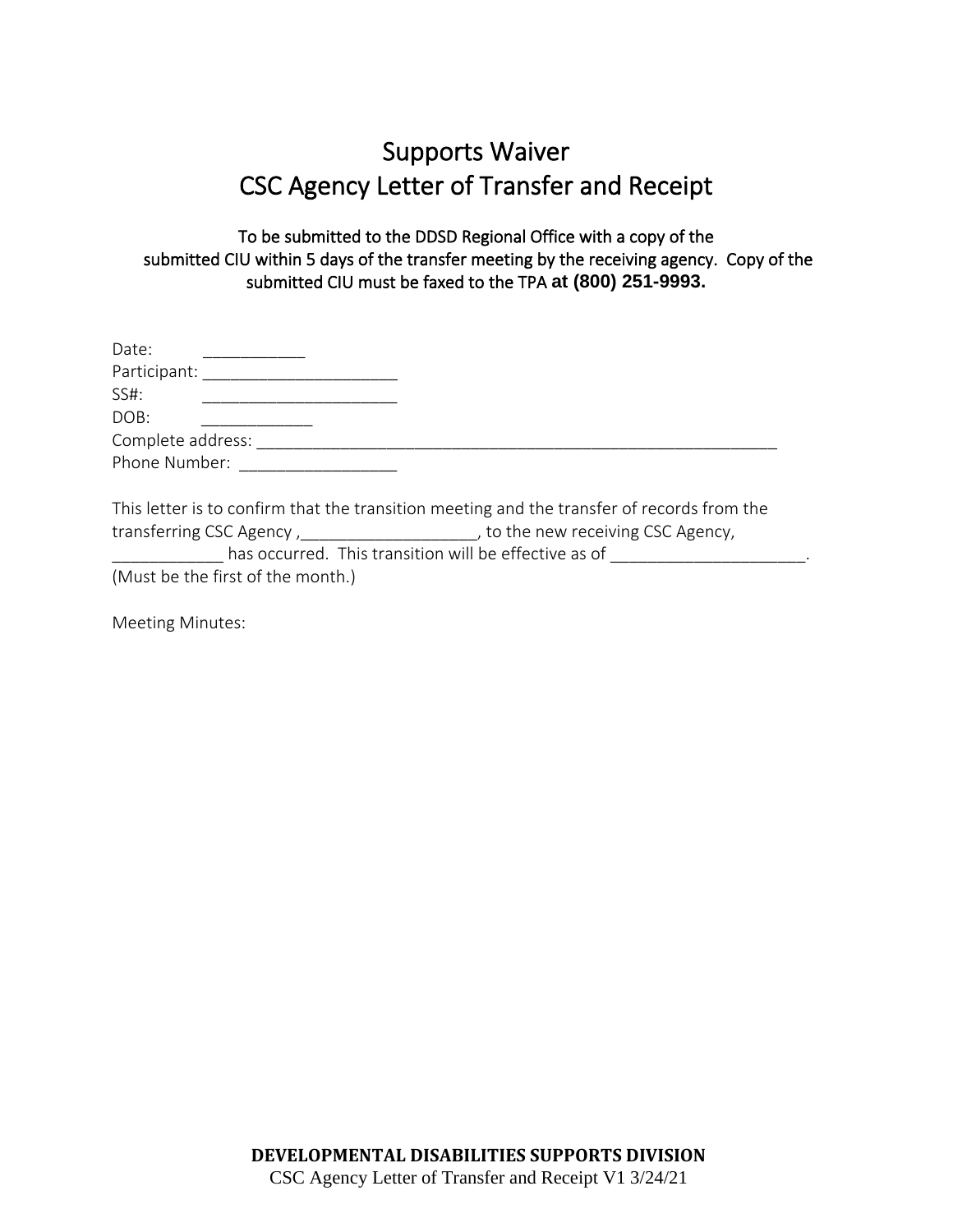The records included in the transfer are to include the following information as applicable to the individual:

| Document(s)             | Y/N/NA | Title/Date of<br>Document | Pending or not<br>yet obtained<br>and who will be<br>responsible for<br>obtaining | Date received |
|-------------------------|--------|---------------------------|-----------------------------------------------------------------------------------|---------------|
| Therap Records          |        |                           |                                                                                   |               |
| LOC                     |        |                           |                                                                                   |               |
| ISP; attached           |        |                           |                                                                                   |               |
| documents & ISP         |        |                           |                                                                                   |               |
| including emergency     |        |                           |                                                                                   |               |
| back-up plans& budget   |        |                           |                                                                                   |               |
| revisions               |        |                           |                                                                                   |               |
| Current approval letter |        |                           |                                                                                   |               |
| from ISD                |        |                           |                                                                                   |               |
| Meeting notes and       |        |                           |                                                                                   |               |
| correspondence          |        |                           |                                                                                   |               |
| Medical                 |        |                           |                                                                                   |               |
| Documentation/History   |        |                           |                                                                                   |               |
| and Physical            |        |                           |                                                                                   |               |
| Centennial Care -       |        |                           |                                                                                   |               |
| Comprehensive Needs     |        |                           |                                                                                   |               |
| Assessments             |        |                           |                                                                                   |               |
| Other evaluations,      |        |                           |                                                                                   |               |
| assessments, plans      |        |                           |                                                                                   |               |
| (therapy, vocational,   |        |                           |                                                                                   |               |
| rehabilitation)         |        |                           |                                                                                   |               |
| IEP and DVR             |        |                           |                                                                                   |               |
| Allocation Letter       |        |                           |                                                                                   |               |
| Legal Paperwork;        |        |                           |                                                                                   |               |
| Guardianship/POA        |        |                           |                                                                                   |               |
| paperwork               |        |                           |                                                                                   |               |
| Any paperwork           |        |                           |                                                                                   |               |
| applicable to Supports  |        |                           |                                                                                   |               |
| <b>Waiver Services</b>  |        |                           |                                                                                   |               |